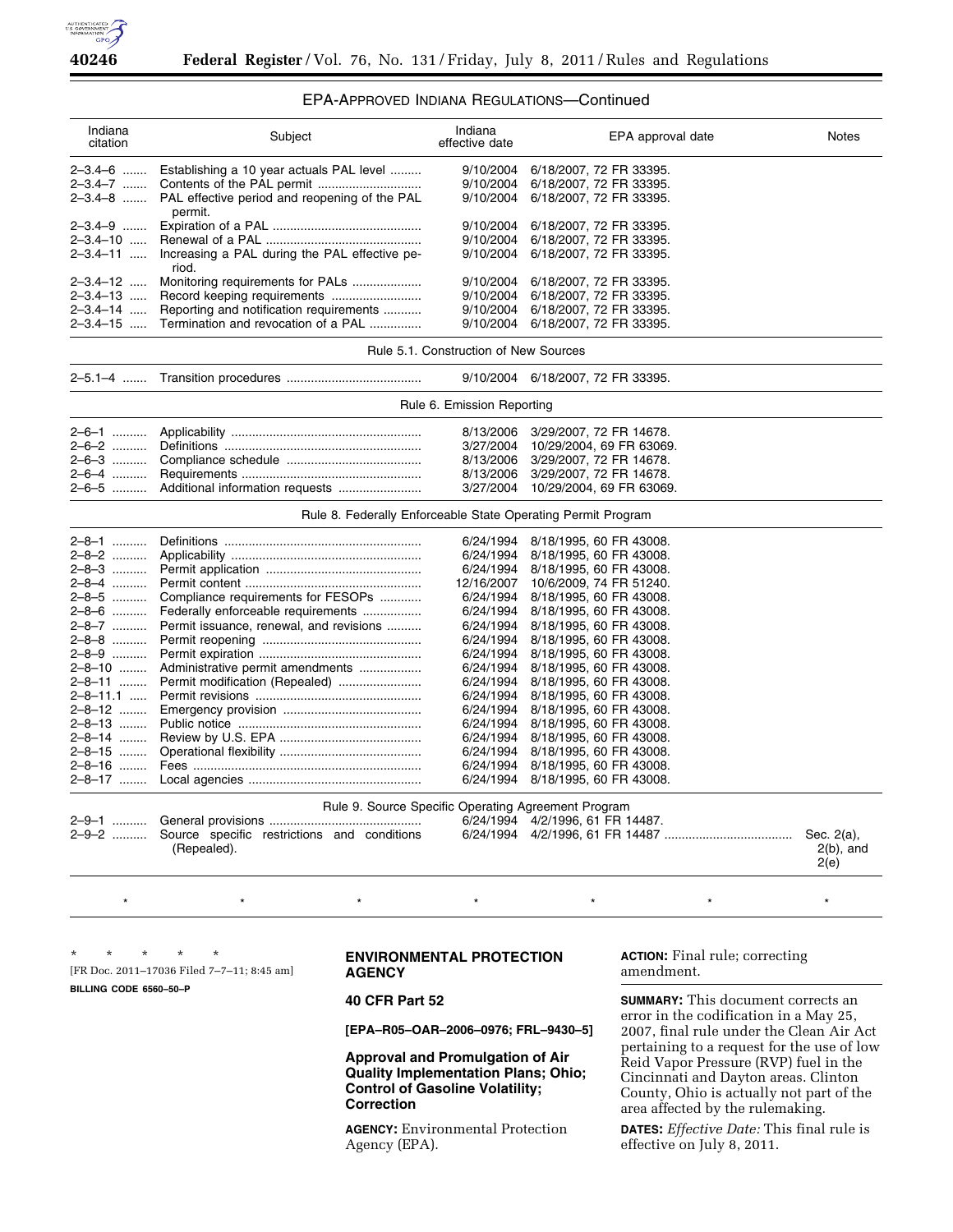# **FOR FURTHER INFORMATION CONTACT:**

Carolyn Persoon, Environmental Engineer, Control Strategies Section, Air Programs Branch (AR–18J), Environmental Protection Agency, Region 5, 77 West Jackson Boulevard, Chicago, Illinois 60604, (312) 353–8290, *[persoon.carolyn@epa.gov.](mailto:persoon.carolyn@epa.gov)* 

### **SUPPLEMENTARY INFORMATION:**

Throughout this document whenever "we," "us," or "our" is used, we mean EPA. EPA published a final approval of Ohio rules that request use of low RVP fuel in the Cincinnati and Dayton areas on May 25, 2007 (72 FR 29269). Thecodification of this approval states that the Ohio rules require that low-RVP fuel of 7.8 pounds per square inch (psi) be sold in Hamilton, Butler, Clinton, Warren, Clermont, Clark, Greene, Miami, and Montgomery counties. However, the addition of Clinton County in the final rule and the codification was a clerical error. The Ohio rules submitted to EPA for action do not apply to Clinton County, Ohio. The error has resulted in a discrepancy between 40 CFR 52.1870 and the state rules of Ohio. This document corrects the erroneous amendatory language.

### **Correction**

In the codification published in the **Federal Register** on May 25, 2007 (72 FR 29269), on page 29273 in the second column, paragraph numbered (138): ''Areas which includes Hamilton, Butler, Clinton, Warren and Clermont, Clark, Greene, Miami, and Montgomery counties.'' is corrected to read: ''Areas which include Hamilton, Butler, Warren and Clermont, Clark, Greene, Miami, and Montgomery Counties.''

Section 553 of the Administrative Procedure Act, 5 U.S.C. 553(b)(B), provides that, when an agency for good cause finds that notice and public procedure are impracticable, unnecessary or contrary to the public interest, the agency may issue a rule without providing notice and an opportunity for public comment. We have determined that there is good cause for making today's rule final without prior proposal and opportunity for comment because we are merely correcting an incorrect citation in a previous action. The underlying state rule is not affected. Thus, notice and public procedure are unnecessary. We find that this constitutes good cause under 5 U.S.C. 553(b)(B).

## **Statutory and Executive Order Reviews**

Under Executive Order (E.O.) 12866 (58 FR 51735, October 4, 1993), this action is not a ''significant regulatory action'' and is therefore not subject to review by the Office of Management and

Budget. For this reason, this action is also not subject to Executive Order 13211, ''Actions Concerning Regulations That Significantly Affect Energy Supply, Distribution, or Use'' (66 FR 28355 (May 22, 2001)). Because the agency has made a ''good cause'' finding that this action is not subject to notice-and-comment requirements under the Administrative Procedures Act or any other statute as indicated in the Supplementary Information section above, it is not subject to the regulatory flexibility provisions of the Regulatory Flexibility Act (5 U.S.C. 601 et seq.), or to sections 202 and 205 of the Unfunded Mandates Reform Act of 1995 (UMRA) (Pub. L. 104–4). In addition, this action does not significantly or uniquely affect small governments or impose a significant intergovernmental mandate, as described in sections 203 and 204 of UMRA. This rule also does not have a substantial direct effect on one or more Indian Tribes, on the relationship between the Federal Government and Indian Tribes, or on the distribution of power and responsibilities between the Federal Government and Indian Tribes, as specified by Executive Order 13175 (65 FR 67249, November 9, 2000), nor will it have substantial direct effects on the States, on the relationship between the National Government and the States, or on the distribution of power and responsibilities among the various levels of governments, as specified by Executive Order 13132 (64 FR 43255, August 10, 1999). This rule also is not subject to Executive Order 13045 (62 FR 19885, April 23, 1997), because it is not economically significant.

This technical correction action does not involve technical standards; thus the requirements of section 12(d) of the National Technology Transfer and Advancement Act of 1995 (15 U.S.C. 272 note) do not apply. The rule also does not involve special consideration of environmental justice related issues as required by Executive Order 12898 (59 FR 7629, February 16, 1994). In issuing this rule, EPA has taken the necessary steps to eliminate drafting errors and ambiguity, minimize potential litigation, and provide a clear legal standard for affected conduct, as required by section 3 of Executive Order 12988 (61 FR 4729, February 7, 1996). EPA has complied with Executive Order 12630 (53 FR 8859, March 15, 1998) by examining the takings implications of the rule in accordance with the ''Attorney General's Supplemental Guidelines for the Evaluation of Risk and Avoidance of Unanticipated Takings'' issued under the executive order. This rule does not impose an

information collection burden under the Paperwork Reduction Act of 1995 (44 U.S.C. 3501 *et seq.*).

The Congressional Review Act (5 U.S.C. 801 *et seq.*), as added by the Small Business Regulatory Enforcement Fairness Act of 1996, generally provides that before a rule may take effect, the agency promulgating the rule must submit a rule report, which includes a copy of the rule, to each House of the Congress and to the Comptroller General of the United States. Section 808 allows the issuing agency to make a rule effective sooner than otherwise provided by the CRA if the agency makes a good cause finding that notice and public procedure is impracticable, unnecessary or contrary to the public interest. This determination must be supported by a brief statement. 5 U.S.C. 808(2). As stated previously, EPA had made such a good cause finding, including the reasons therefore, and established an effective date of July 8, 2011. EPA will submit a report containing this rule and other required information to the U.S. Senate, the U.S. House of Representatives, and the Comptroller General of the United States prior to publication of the rule in the **Federal Register**. This correction to 40 CFR part 52 for Ohio is not a ''major rule'' as defined by 5 U.S.C. 804(2).

Dated: June 24, 2011.

### **Susan Hedman,**

*Regional Administrator, Region 5.* 

#### **List of Subjects in 40 CFR Part 52**

Air pollution control, Carbon monoxide, Intergovernmental relations, Lead, Nitrogen dioxide, Ozone, Particulate matter, Reporting and recordkeeping requirements.

40 CFR part 52 is amended as follows:

#### **PART 52—[AMENDED]**

■ 1. The authority citation for part 52 continues to read as follows:

**Authority:** 42 U.S.C. 7401 *et seq.* 

### **Subpart KK—Ohio**

■ 2. Section 52.1870 is amended by revising paragraph (c)(138) to read as follows:

### **§ 52.1870 Identification of plan.**

\* \* \* \* \*

(c) \* \* \* (138) On February 14, 2006, and October 6, 2006, the State of Ohio submitted a revision to the Ohio State Implementation Plan. This revision is for the purpose of establishing a gasoline Reid Vapor Pressure (RVP) limit of 7.8 pounds per square inch (psi) for gasoline sold in the Cincinnati and